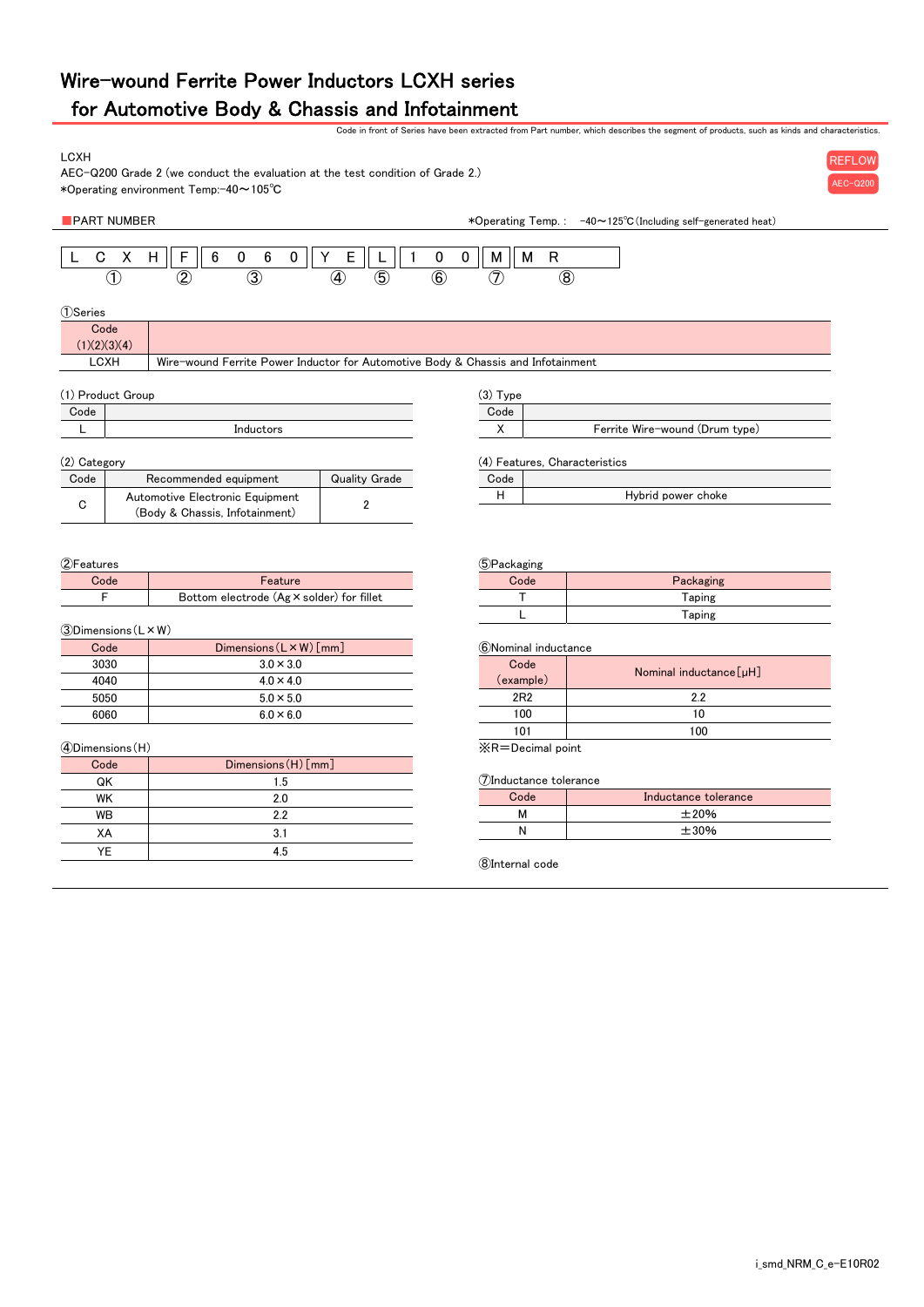# ■ Limited Application

# 1. Equipment Intended for Use

The products listed in this catalog are intended for general-purpose and standard use in general electronic equipment for consumer (e.g., AV equipment, OA equipment, home electric appliances, office equipment, information and communication equipment including, without limitation, mobile phone, and PC) and other equipment specified in this catalog or the individual product specification sheets, or the equipment approved separately by TAIYO YUDEN.

TAIYO YUDEN has the product series intended for use in the following equipment. Therefore, when using our products for these equipment, please check available applications specified in this catalog or the individual product specification sheets and use the corresponding products.

|             | <b>Product Series</b>                                                        |                                               | Quality Grade <sup>*3</sup> |  |
|-------------|------------------------------------------------------------------------------|-----------------------------------------------|-----------------------------|--|
| Application | Equipment <sup>*1</sup>                                                      | Category<br>(Part Number Code <sup>*2</sup> ) |                             |  |
| Automotive  | Automotive Electronic Equipment<br>(POWERTRAIN, SAFETY)                      | A                                             |                             |  |
|             | Automotive Electronic Equipment<br>(BODY & CHASSIS, INFOTAINMENT)            | C                                             | 2                           |  |
| Industrial  | Telecommunications Infrastructure and<br><b>Industrial Equipment</b>         | B                                             | 2                           |  |
| Medical     | Medical Devices classified as GHTF Class C<br>(Japan Class III)              | M                                             | 2                           |  |
|             | Medical Devices classified as GHTF Classes A or B<br>(Japan Classes I or II) |                                               | 3                           |  |
| Consumer    | General Electronic Equipment                                                 | S                                             | 3                           |  |

\*Notes: 1. Based on the general specifications required for electronic components for such equipment, which are recognized by TAIYO YUDEN,<br>the use of each product series for the equipment is recommended. Please be sure to

please check the explanatory materials regarding the part numbering system of each of our products.<br>3. Each product series is assigned a "Quality Grade" from 1 to 3 in order of higher quality. Please do not incorporate a p

equipment with a higher Quality Grade than the Quality Grade of such product without the prior written consent of TAIYO YUDEN.

# 2. Equipment Requiring Inquiry

Please be sure to contact TAIYO YUDEN for further information before using the products listed in this catalog for the following equipment (excluding intended equipment as specified in this catalog or the individual product specification sheets) which may cause loss of human life, bodily injury, serious property damage and/or serious public impact due to a failure or defect of the products and/or malfunction attributed thereto.

(1) Transportation equipment (automotive powertrain control system, train control system, and ship control system, etc.)

(2) Traffic signal equipment

- (3) Disaster prevention equipment, crime prevention equipment
- (4) Medical devices classified as GHTF Class C (Japan Class III)
- (5) Highly public information network equipment, data-processing equipment (telephone exchange, and base station, etc.)

(6) Any other equipment requiring high levels of quality and/or reliability equal to the equipment listed above

#### 3. Equipment Prohibited for Use

Please do not incorporate our products into the following equipment requiring extremely high levels of safety and/or reliability. (1) Aerospace equipment (artificial satellite, rocket, etc.)

(2) Aviation equipment \*1

(3) Medical devices classified as GHTF Class D (Japan Class IV), implantable medical devices  $*2$ 

- (4) Power generation control equipment (nuclear power, hydroelectric power, thermal power plant control system, etc.)
- (5) Undersea equipment (submarine repeating equipment, etc.)
- (6) Military equipment

(7) Any other equipment requiring extremely high levels of safety and/or reliability equal to the equipment listed above

- \*Notes: 1. There is a possibility that our products can be used only for aviation equipment that does not directly affect the safe operation of aircraft (e.g., in-flight entertainment, cabin light, electric seat, cooking e
	- <sup>2</sup>. Implantable medical devices contain not only internal unit which is implanted in a body, but also external unit which is connected to the internal unit.

#### 4. Limitation of Liability

Please note that unless you obtain prior written consent of TAIYO YUDEN, TAIYO YUDEN shall not be in any way responsible for any damages incurred by you or third parties arising from use of the products listed in this catalog for any equipment that is not intended for use by TAIYO YUDEN, or any equipment requiring inquiry to TAIYO YUDEN or prohibited for use by TAIYO YUDEN as described above.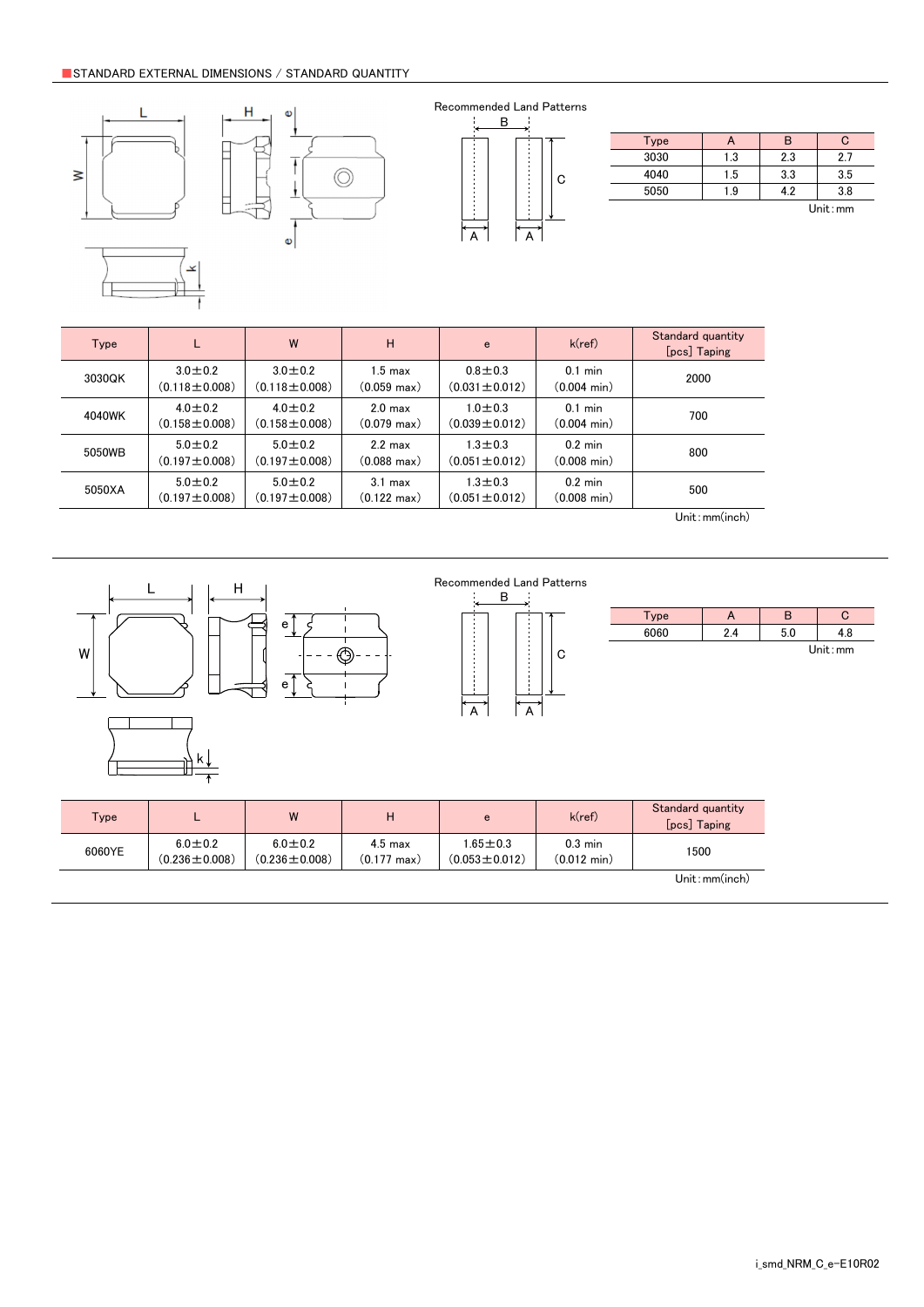# Automotive Application Guide

we classify automotive electronic equipment into the following four application categories ar<br>usable application categories for each of our products. Therefore, we have the corresponding We classify automotive electronic equipment into the following four application categories and set product series (the part number code of 2nd digit from the left side is "A" or "C"). When using our products for automotive electronic equipment, please be sure to check such application categories and use the corresponding product series accordingly. Should you have any questions on this matter, please contact us.

**for High Quality Equipment**

| <b>Product Series</b><br>(Part Number Code of 2nd digit<br>from the Left Side) | Category                  | Automotive Electronic Equipment (Typical Example)                                                                                                                                                                                                                                      |
|--------------------------------------------------------------------------------|---------------------------|----------------------------------------------------------------------------------------------------------------------------------------------------------------------------------------------------------------------------------------------------------------------------------------|
| A                                                                              | <b>POWERTRAIN</b>         | · Engine ECU (Electronically Controlled Fuel Injector)<br>• Cruise Control Unit<br>· 4WS (4 Wheel Steering)<br>• Transmission<br>• Power Steering<br>• HEV/PHV/EV Core Control (Battery, Inverter, DC-DC)<br>• Automotive Locator (Car location information providing device),<br>etc. |
|                                                                                | <b>SAFETY</b>             | • ABS (Anti-Lock Brake System)<br>• ESC (Electronic Stability Control)<br>• Airbag<br>• ADAS (Equipment that directly controls running, turning and<br>stopping), etc.                                                                                                                 |
|                                                                                | <b>BODY &amp; CHASSIS</b> | • Wiper<br>• Automatic Door<br>• Power Window<br>• Keyless Entry System<br>· Electric Door Mirror<br>• Automobile Digital Mirror<br>· Interior Lighting<br>• Automobile Air Conditioning System<br>• TPMS (Tire Pressure Monitoring System)<br>· Anti-Theft Device (Immobilizer), etc. |
|                                                                                | <b>INFOTAINMENT</b>       | • Car Infotainment System<br>• ITS/Telematics System<br>· Instrument Cluster<br>• ADAS (Sensor, Equipment that is not interlocked with safety<br>equipment or powertrain)<br>Dashcam (genuine products for automotive manufacturer), etc.                                              |